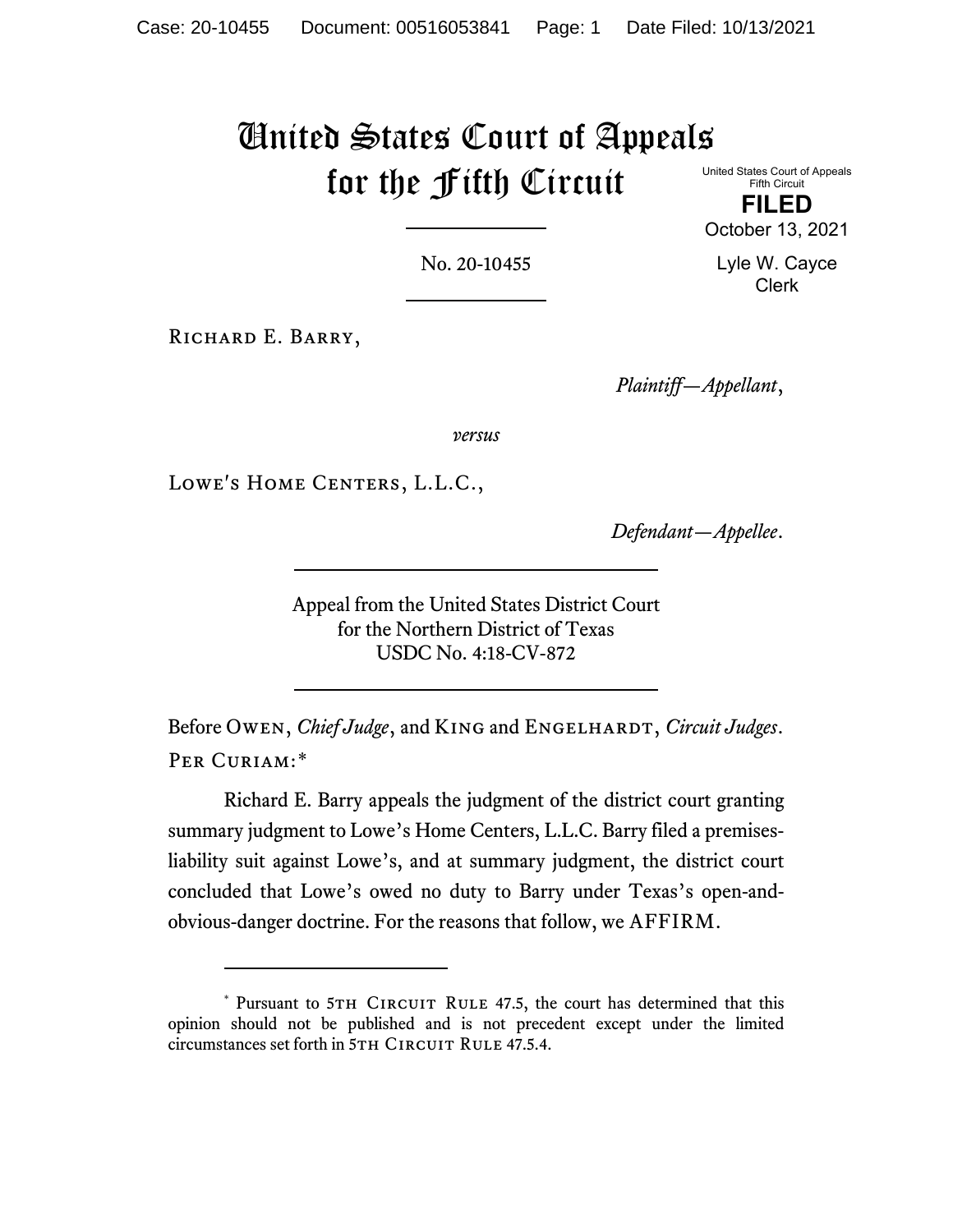### **I.**

Plaintiff-appellant Richard E. Barry was shopping in the outdoorgardening center of a Lowe's Home Centers, L.L.C. ("Lowe's") store in Burleson, Texas, when he slipped on a wet floor and fell. Barry had regularly visited this center, and he was aware that employees watered flowers there. On the day of his fall, Barry saw that employees were watering flowers. Some of that water landed on the floor. As Barry was approaching some flowers in the center, he suddenly slipped and fell on the wet floor. Barry filed a premises-liability suit in state court alleging that Lowe's negligently maintained the grounds. Lowe's then removed the case to the district court.

After discovery, Lowe's moved for summary judgment on three grounds: (1) that it owed no duty to Barry because the dangerous condition the wet floor—was open and obvious; (2) that Barry failed to present evidence showing an unreasonable risk of harm; and (3) that Barry failed to present evidence of proximate causation. The district court granted Lowe's motion on the first ground, finding that Barry knew of the dangerous condition, and therefore, Lowe's did not owe Barry a duty.

The court based its determination on the following written statement by Barry:

Manager Bill B., requested information of what took place, I stated that I was going toward some flowers that where [sic] extremely beautiful and I unexpectedly began losing control of my footing resulting in my footing slipping and no longer contacting the floor under myself. I quickly and uncontrolledly fell backwards, down toward the floor. I intentionally grab the handle of the shopping basket which I was using, with both hands, in an attempt to gain some control and at least lessen the impact of the fall; I instead pulled the shopping basket back on myself, during the fall. I apologized for causing problems. (I was unaware that the complete floor lane was extremely wet,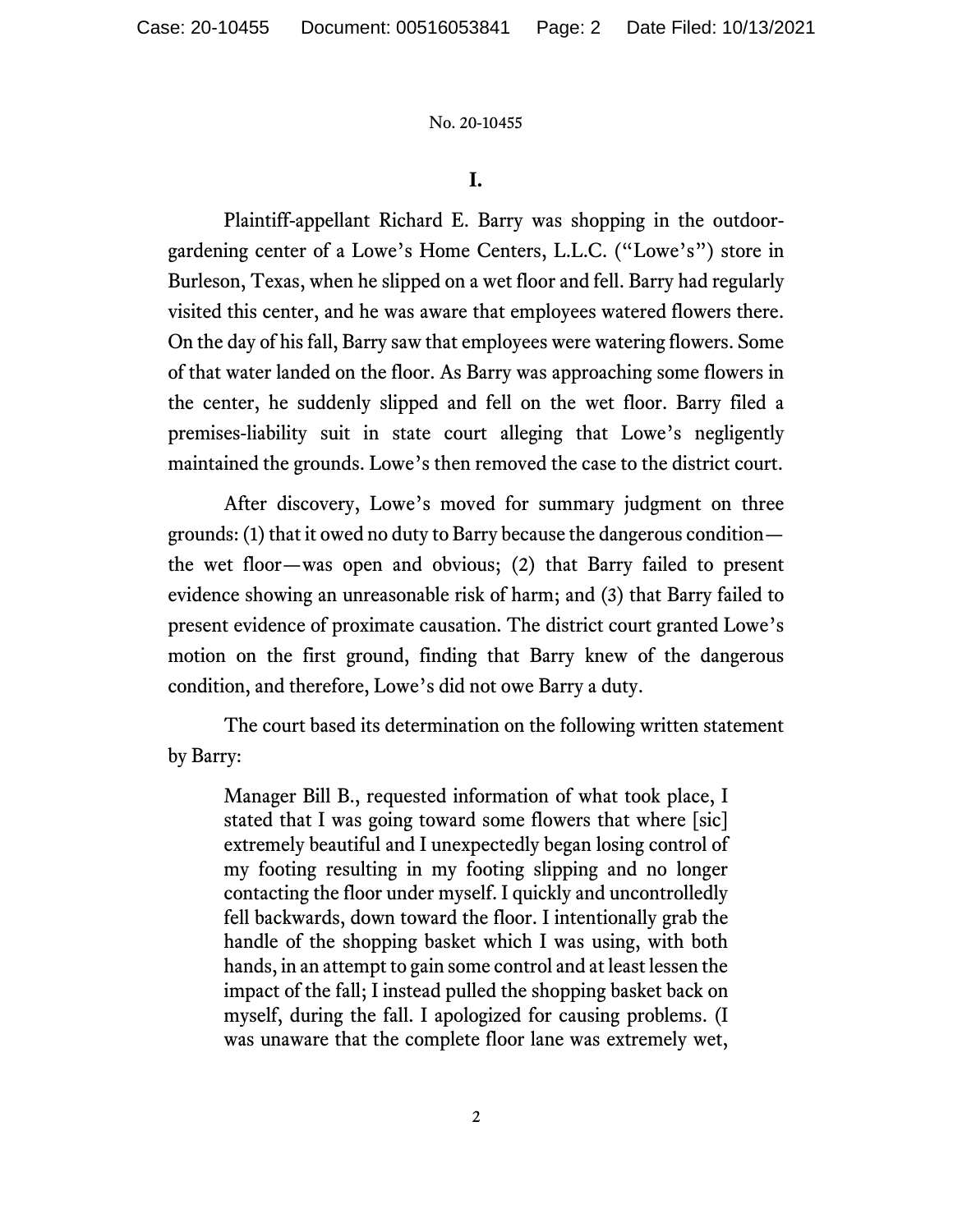with standing water; to me the floors appear to be just damp. I did not realize how wet the floor lane was at the time, until I notice while sitting in the chair provided that my entire backside clothing was completely wet and soaked. I did not report this observation to the manager).

Barry also stated that he did not see the water before he slipped and that he did not see employees watering the specific area where he slipped. The district court ultimately found that "Barry set[] forth no evidence to controvert th[e] statement that he knew the floor was damp." Therefore, the district court concluded that Barry knew of the potential danger and appreciated its inherent risk. Barry appeals only the district court's finding that he knew of the dangerous condition.

# **II.**

"We review a grant of summary judgment *de novo*, viewing all evidence in the light most favorable to the nonmoving party and drawing all reasonable inferences in that party's favor." *Pierce v. Dep't of the U.S. Air Force*, 512 F.3d 184, 186 (5th Cir. 2007). "The court shall grant summary judgment if the movant shows that there is no genuine dispute as to any material fact and the movant is entitled to judgment as a matter of law." FED. R. CIV. P. 56(a). A mere scintilla of evidence will not defeat summary judgment. *Anderson v. Liberty Lobby, Inc.*, 477 U.S. 242, 252 (1986).

# **III.**

This is a diversity action, so we apply state law. *See Samuels v. Drs. Hosp., Inc.*, 588 F.2d 485, 488-89 (5th Cir. 1979). Under Texas law, to succeed on a premises-liability claim, a plaintiff must prove that "(1) a condition of the premises created an unreasonable risk of harm to the invitee; (2) the owner knew or reasonably should have known of the condition; (3) the owner failed to exercise ordinary care to protect the invitee from danger; and (4) the owner's failure was a proximate cause of injury to the invitee."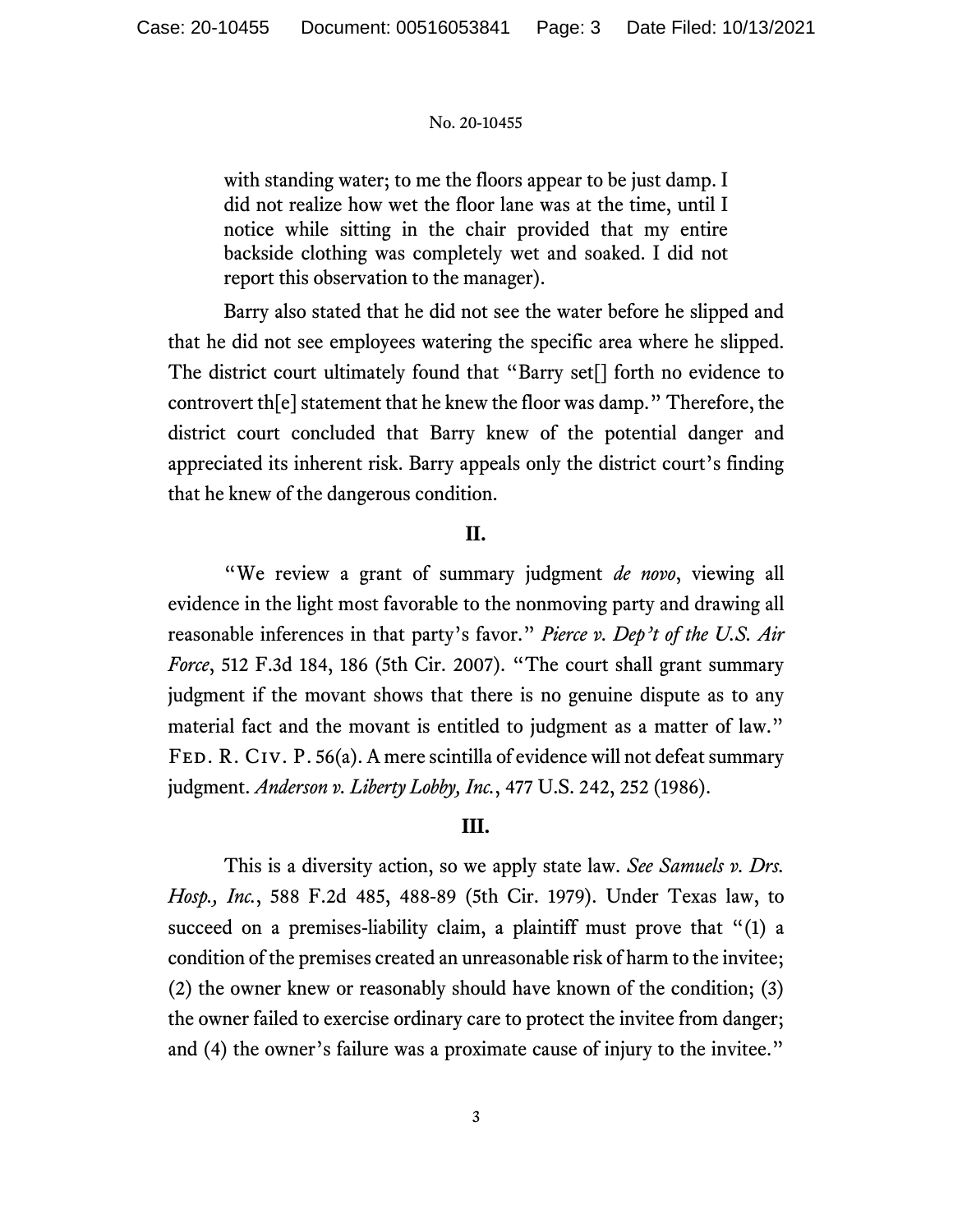*Fort Brown Villas III Condo. Ass'n, Inc. v. Gillenwater*, 285 S.W.3d 879, 883 (Tex. 2009). The owner's duty is only to "make safe or warn against any concealed, unreasonably dangerous conditions of which the [owner] is, or reasonably should be, aware but the invitee is not." *Austin v. Kroger Tex., L.P.*, 465 S.W.3d 193, 201 (Tex. 2015). That means an owner generally has no duty to warn an invitee against unreasonable dangers that are (1) open and obvious or (2) otherwise known to the invitee. *Id.* at 204. "Whether a danger is open and obvious is a question of law determined under an objective test." *Los Compadres Pescadores, L.L.C. v. Valdez*, 622 S.W.3d 771, 788 (Tex. 2021)."The question is whether the danger is 'so open and obvious that as a matter of law [the plaintiff] will be charged with knowledge and appreciation thereof.' " *Id.* (alteration in original) (quoting *Parker v. Highland Park, Inc.*, 565 S.W.2d 512, 516 (Tex. 1978)).

Applying the open-and-obvious-danger doctrine, the district court concluded that Barry knew the floor was damp, and thus, knew of the dangerous condition. Therefore, it found that Lowe's owed no duty to Barry, and Barry's claim failed as a matter of law.

On appeal, Barry argues that the district court erred because "facts remained disputed as to what [he] knew and saw" regarding the water in the area where he fell. Specifically, he argues that he did not know that the floor in the particular area where he was walking was wet and that he did not recall employees watering in that particular area. He further contends that the district court misinterpreted his written statement because when he wrote that the "floors appear to be just damp," he "could have been referring to a photograph of the floor."

To be sure, Barry presented somewhat contrary evidence: he testified that he did not recall seeing employees watering the particular area where he fell and that he did not see the water he slipped on before falling.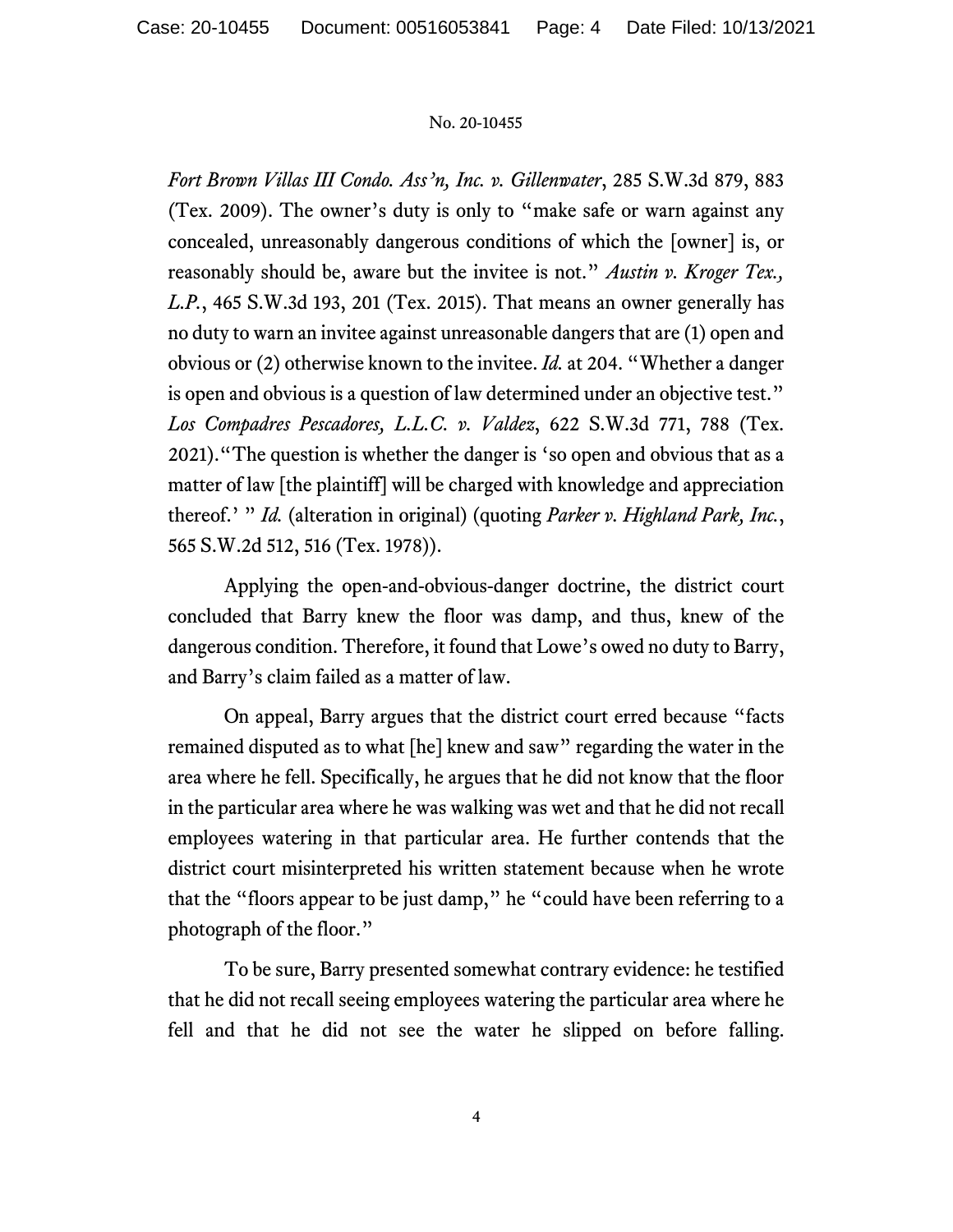Nevertheless, in his written statement, Barry clearly states that the floor did "appear to be damp," though he did not recognize "how wet." Barry sets forth no concrete evidence to controvert that he knew the floor was damp his speculative arguments of what his written statement "could have been referring to" do not suffice. *Duffy v. Leading Edge Prods., Inc.*, 44 F.3d 308, 312 (5th Cir. 1995) ("[C]onclusory allegations unsupported by concrete and particular facts will not prevent an award of summary judgment."). And not only did Barry acknowledge that the floor was damp, but he also testified that he was familiar with the Lowe's gardening center, was aware that Lowe's employees watered plants in the center, and knew that they had been watering the center on that very day.

Taking this evidence together, we find that Lowe's has offered sufficient evidence that Barry knew about the damp floors before he slipped. Barry regularly visited the Lowe's gardening center, knew employees regularly watered the plants and that such water got on the floor, saw employees watering plants on the day he fell, and saw that the floor was damp. Thus, he knew of the dangerous condition and appreciated its inherent risks. *See Brookshire Grocery Co. v. Goss*, 262 S.W.3d 793, 795 (Tex. 2008) (finding no duty to warn or make safe where a plaintiff tripped over a loading cart in the defendant's store when the plaintiff was aware of the cart and the risk of tripping over it was "commonly known and appreciated"). Barry has failed to offer more than a mere scintilla of evidence to the contrary, and therefore, he has not raised a genuine dispute of material fact regarding his knowledge.<sup>[1](#page-4-0)</sup>

<span id="page-4-0"></span><sup>&</sup>lt;sup>1</sup> Lowe's also argued that the grant of summary judgment should be affirmed because Barry failed to raise a genuine dispute of material fact regarding proximate causation. Because we affirm the district court's judgment on the first ground, however, we need not reach this argument.